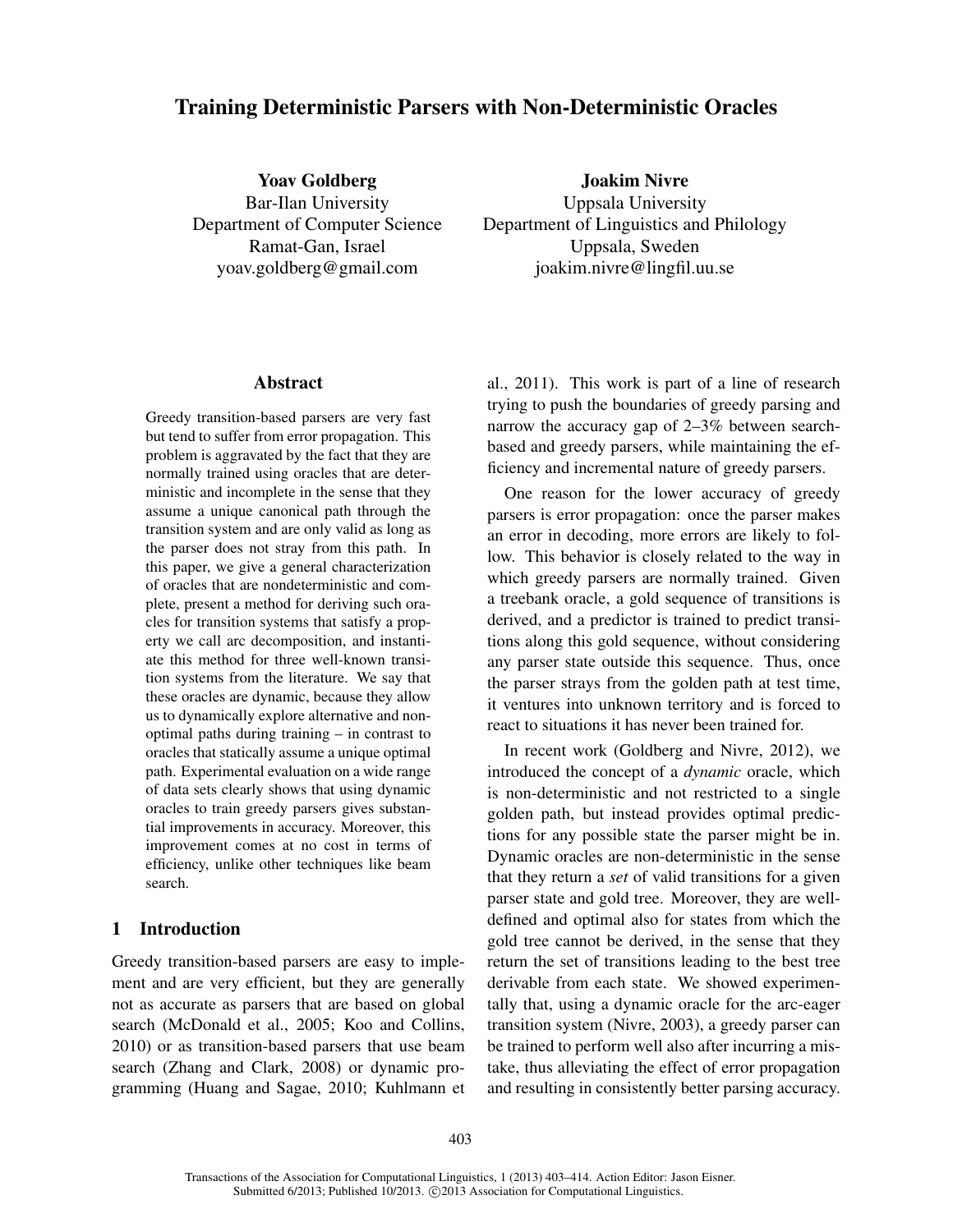In this paper, we extend the work of Goldberg and Nivre (2012) by giving a general characterization of dynamic oracles as oracles that are *nondeterministic*, in that they return sets of transitions, and *complete*, in that they are defined for all possible states. We then define a formal property of transition systems which we call *arc decomposition*, and introduce a framework for deriving dynamic oracles for arc-decomposable systems. Using this framework, we derive novel dynamic oracles for the hybrid (Kuhlmann et al., 2011) and easy-first (Goldberg and Elhadad, 2010) transition systems, which are arc-decomposable (as is the arc-eager system). We also show that the popular arc-standard system (Nivre, 2004) is not arc-decomposable, and so deriving a dynamic oracle for it remains an open research question. Finally, we perform a set of experiments on the CoNLL 2007 data sets, validating that the use of dynamic oracles for exploring states that result from parsing mistakes during training is beneficial across transition systems.

## 2 Transition-Based Dependency Parsing

We begin with a quick review of transition-based dependency parsing, presenting the arc-eager, arcstandard, hybrid and easy-first transitions systems in a common notation. The transition-based parsing framework (Nivre, 2008) assumes a *transition system*, an abstract machine that processes sentences and produces parse trees. The transition system has a set of *configurations* and a set of *transitions* which are applied to configurations. When parsing a sentence, the system is initialized to an *initial configuration* based on the input sentence, and transitions are repeatedly applied to this configuration. After a finite number of transitions, the system arrives at a *terminal configuration*, and a parse tree is read off the terminal configuration. In a greedy parser, a classifier is used to choose the transition to take in each configuration, based on features extracted from the configuration itself. Transition systems differ by the way they define configurations, and by the particular set of transitions available.

### 2.1 Dependency Trees

We define a *dependency tree* for a sentence  $W =$  $w_1, \ldots, w_n$  to be a labeled directed tree  $T = (V, A)$ , where  $V = \{w_1, \ldots, w_n\}$  is a set of nodes given by the tokens of the input sentence, and  $A \subseteq V \times L \times V$ (for some dependency label set  $L$ ) is a set of labeled directed arcs of the form  $(h, lb, d)$ , where  $h \in V$  is said to be the head,  $d \in V$  the dependent, and  $lb \in L$ the dependency label.

When dealing with unlabeled parsing, or when the label identity is irrelevant, we take  $A \subseteq V \times V$  to be a set of ordinary directed arcs of the form  $(h, d)$ . Note that, since the nodes of the tree are given by the input sentence, a dependency tree  $T = (V, A)$  for a sentence  $W$  is uniquely defined by the arc set  $A$ . For convenience, we will therefore equate the tree with the arc set and and use the symbol  $T$  for the latter, reserving the symbol A for arc sets that are not necessarily trees. In the context of this work it is assumed that all the dependency trees are *projective*.

Although the general definition of a dependency tree does not make any assumptions about which node is the root of the tree, it is common practice in dependency parsing to add a dummy node ROOT, which is prefixed or suffixed to the sentence and which always acts as the root of the tree. We will follow this practice in our description of different transition systems below.

### 2.2 Transition Systems

Arc-Eager In the arc-eager system (Nivre, 2003), a configuration  $c = (\sigma, \beta, A)$  consists of a stack σ, a buffer  $\beta$ , and a set A of dependency arcs.<sup>1</sup> Given a sentence  $W = w_1, \ldots, w_n$ , the system is initialized with an empty stack, an empty arc set, and  $\beta = w_1, \ldots, w_n$ , ROOT, where ROOT is the special root node. Any configuration  $c$  with an empty stack and a buffer containing only ROOT is terminal, and the parse tree is given by the arc set  $A_c$  of  $c$ <sup>2</sup>. The system has 4 transitions: RIGHT<sub>lb</sub>, LEFT $_{lb}$ , SHIFT, REDUCE, defined as follows:

SHIFT $[(\sigma, b|\beta, A)] = (\sigma|b, \beta, A)$ RIGHT<sub>lb</sub> $[(\sigma|s, b|\beta, A)] = (\sigma|s|b, \beta, A \cup \{(s, lb, b)\})$ LEFT<sub>lb</sub>[( $\sigma$ |s, b| $\beta$ , A)] = ( $\sigma$ , b| $\beta$ , A  $\cup$  {( $b$ , l $b$ , s)})  $REDUCE[(\sigma|s, \beta, A)] = (\sigma, \beta, A)$ 

<sup>&</sup>lt;sup>1</sup>We use  $\sigma | x$  to denote a stack with top element x and remainder  $\sigma$ , and  $x|\beta$  to denote a buffer with a head x followed by the elements in  $\beta$ .

<sup>&</sup>lt;sup>2</sup>This definition of a terminal configuration differs from that in Nivre (2003) but guarantees that the set  $A_c$  is a dependency tree rooted in ROOT.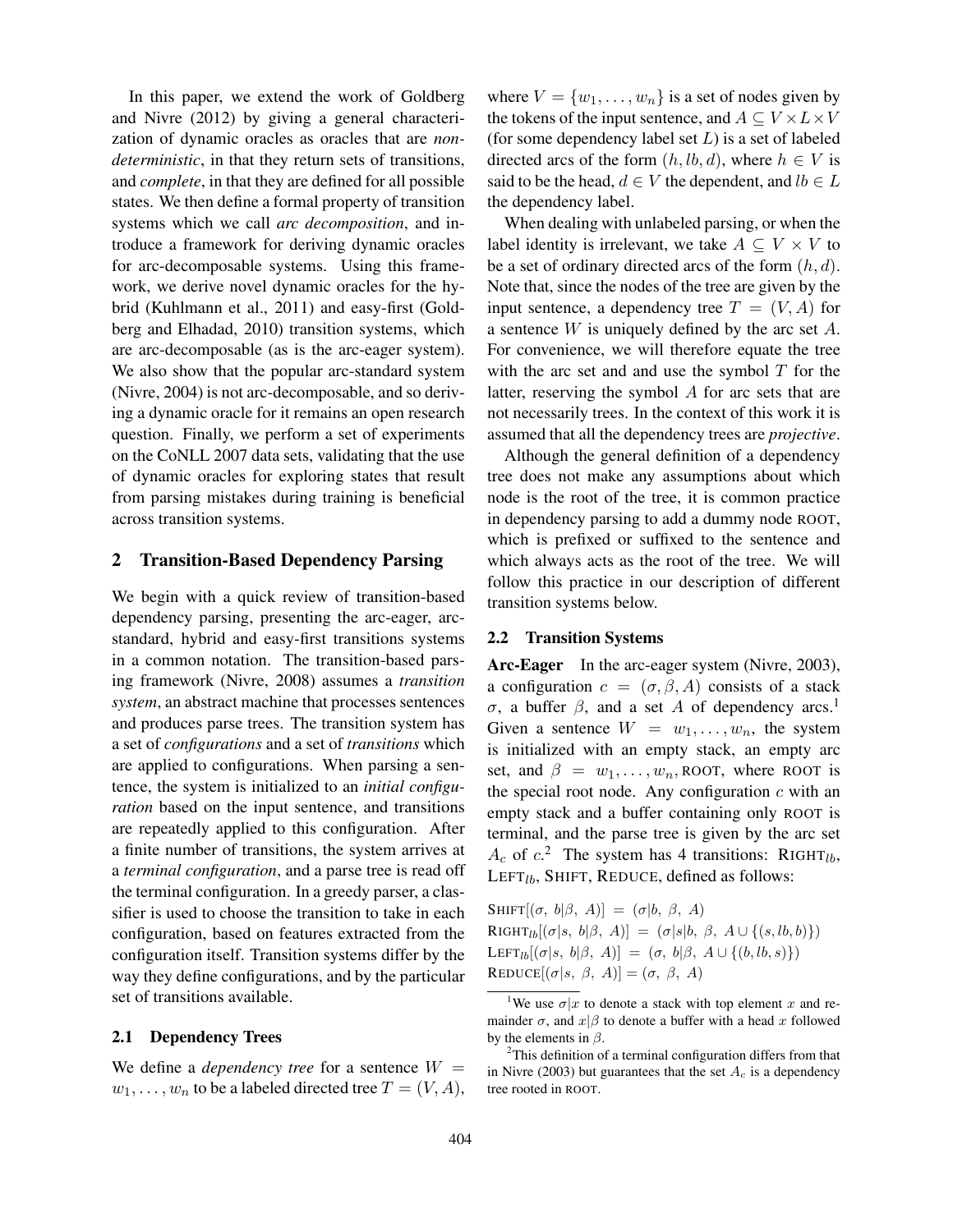There is a precondition on the RIGHT and SHIFT transitions to be legal only when  $b \neq$  ROOT, and for LEFT, RIGHT and REDUCE to be legal only when the stack is non-empty. Moreover, LEFT is only legal when s does not have a parent in  $A$ , and REDUCE when  $s$  does have a parent in  $A$ . In general, we use  $LEGAL(c)$  to refer to the set of transitions that are legal in a configuration c. The arc-eager system builds trees *eagerly* in the sense that arcs are added at the earliest time possible. In addition, each word will collect all of its left dependents before collecting its right dependents.

Arc-Standard The arc-standard system (Nivre, 2004) has configurations of the same form  $c =$  $(\sigma, \beta, A)$  as the arc-eager system. The initial configuration for a sentence  $W = w_1, \dots, w_n$  has an empty stack and arc set and  $\beta =$  ROOT,  $w_1, \ldots, w_n$ . A configuration  $c$  is terminal if it has an empty buffer and a stack containing the single node ROOT; the parse tree is given by  $A_c$ . The system has 3 transitions: RIGHT $_{lb}$ , LEFT $_{lb}$ , SHIFT, defined as follows:

SHIFT $[(\sigma, b|\beta, A)] = (\sigma|b, \beta, A)$ RIGHT<sub>lb</sub>[( $\sigma |s_1|s_0, \beta, A$ )] = ( $\sigma |s_1, \beta, A \cup \{(s_1, lb, s_0)\}\$ ) LEFT<sub>lb</sub>[( $\sigma | s_1 | s_0, \beta, A$ )] = ( $\sigma | s_0, \beta, A \cup \{(s_0, lb, s_1)\})$ 

There is a precondition on the LEFT transition to be legal only when  $s_1 \neq$  ROOT, and for LEFT and RIGHT to be legal only when the stack has at least two elements. The arc-standard system builds trees in a *bottom-up* fashion: each word must collect all its dependents before being attached to its head. The system does not pose any restriction with regard to the order of collecting left and right dependents.

Hybrid The hybrid system (Kuhlmann et al., 2011) has the same configurations and the same initialization and termination conditions as the arcstandard system. The system has 3 transitions:  $RIGHT<sub>lb</sub>, LEFT<sub>lb</sub>, SHIFT, defined as follows:$ 

SHIFT $[(\sigma, b|\beta, A)] = (\sigma|b, \beta, A)$ RIGHT<sub>lb</sub>[( $\sigma |s_1|s_0, \beta, A$ )] = ( $\sigma |s_1, \beta, A \cup \{(s_1, lb, s_0)\}\$ ) LEFT<sub>lb</sub>[( $\sigma$ |s, b| $\beta$ , A)] = ( $\sigma$ , b| $\beta$ , A  $\cup$  {( $b$ , l $b$ , s)})

There is a precondition on RIGHT to be legal only when the stack has at least two elements, and on LEFT to be legal only when the stack is non-empty and  $s \neq$  ROOT. The hybrid system can be seen as a combination of the arc-standard and arc-eager

## Algorithm 1 Greedy transition-based parsing

1: **Input:** sentence  $W$ , parameter-vector  $w$ 

- 2:  $c \leftarrow \text{INITIAL}(W)$
- 3: while not  $TERMINAL(c)$  do
- 4:  $t_p \leftarrow \arg \max_{t \in \text{LEGAL}(c)} \mathbf{w} \cdot \phi(c, t)$ <br>5:  $c \leftarrow t_p(c)$ 
	- $c \leftarrow t_p(c)$
- 6: return  $A_c$

systems, using the LEFT action of arc-eager and the RIGHT action of arc-standard. Like arc-standard, it builds trees in a bottom-up fashion. But like arceager, it requires a word to collect all its left dependents before collecting any right dependent.

Easy-First In the easy-first system (Goldberg and Elhadad, 2010), a configuration  $c = (\lambda, A)$  consists of a list  $\lambda$  and a set A of dependency arcs. We use  $l_i$  to denote the *i*th member of  $\lambda$  and write  $|\lambda|$  for the length of  $\lambda$ . Given a sentence  $W = w_1, \ldots, w_n$ , the system is initialized with an empty arc set and  $\lambda$  = ROOT,  $w_1, \ldots, w_n$ . A configuration c is terminal with parse tree  $A_c$  if  $\lambda$  = ROOT. The set of transitions for a given configuration  $c = (\lambda, A)$  is:

 $\{\text{LEFT}_{lb}^i | 1 < i \le |\lambda|\} \cup \{\text{RIGHT}_{lb}^i | 1 \le i < |\lambda|\}, \text{ where: }$ LEFT $i_b[(\lambda, A)] = (\lambda \setminus \{l_{i-1}\}, A \cup \{(l_i, lb, l_{i-1})\})$ RIGHT $i_b[(\lambda, A)] = (\lambda \setminus \{l_{i+1}\}, A \cup \{(l_i, lb, l_{i+1})\})$ 

There is a precondition on  $LEFT<sup>i</sup>$  transitions to only trigger if  $l_{i-1} \neq$  ROOT. Unlike the arc-eager, arcstandard and hybrid transition systems that work in a *left-to-right* order and access the sentence incrementally, the easy-first system is *non-directional* and has access to the entire sentence at each step. Like the arc-standard and hybrid systems, it builds trees bottom-up.

## 2.3 Greedy Transition-Based Parsing

Assuming that we have a feature-extraction function  $\phi(c, t)$  over configurations c and transitions t and a weight-vector w assigning weights to each feature, greedy transition-based parsing is very simple and efficient using Algorithm 1. Starting in the initial configuration for a given sentence, we repeatedly choose the highest-scoring transition according to our model and apply it, until we reach a terminal configuration, at which point we stop and return the parse tree accumulated in the configuration.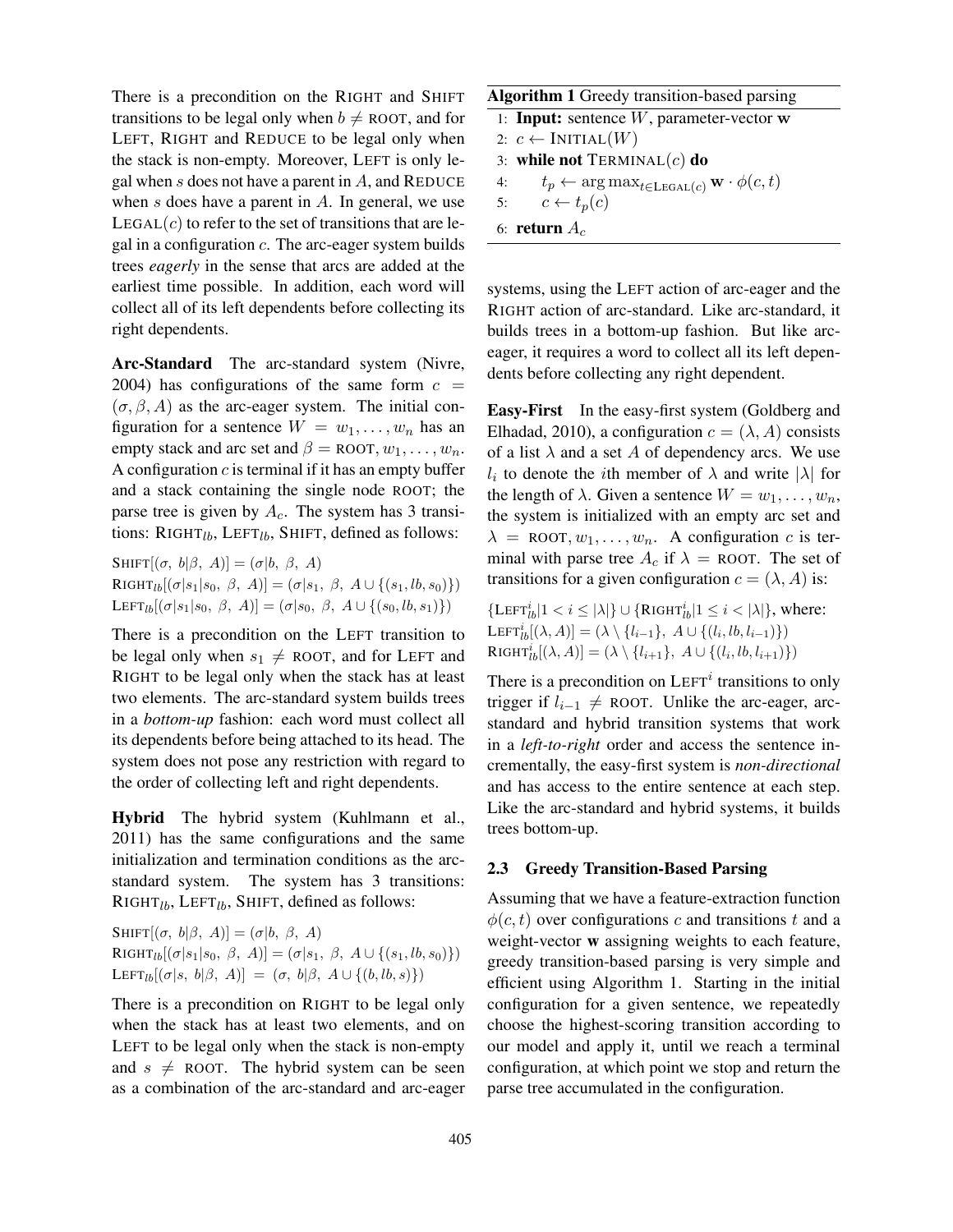Algorithm 2 Online training of greedy transitionbased parsers (ith iteration)

|     | 1: for sentence W with gold tree T in corpus do                                  |
|-----|----------------------------------------------------------------------------------|
| 2:  | $c \leftarrow \text{INITIAL}(W)$                                                 |
| 3:  | while not $TERMINAL(c)$ do                                                       |
| 4:  | CORRECT $(c) \leftarrow \{t   o(t; c, T) = \text{true}\}\$                       |
| 5:  | $t_p \leftarrow \arg \max_{t \in \text{LEGAL}(c)} \mathbf{w} \cdot \phi(c, t)$   |
| 6:  | $t_o \leftarrow \arg \max_{t \in \text{CORRECT}(c)} \mathbf{w} \cdot \phi(c, t)$ |
| 7:  | <b>if</b> $t_p \notin \text{CORRECT}(c)$ then                                    |
| 8:  | UPDATE $(\mathbf{w}, \phi(c, t_o), \phi(c, t_n))$                                |
| 9:  | $c \leftarrow \text{NEXT}(c, t_o)$                                               |
| 10: | else                                                                             |
| 11: | $c \leftarrow t_p(c)$                                                            |
|     |                                                                                  |

## 3 Training Transition-Based Parsers

We now turn to the training of greedy transitionbased parsers, starting with a review of the standard method using static oracles and moving on to the idea of training with exploration proposed by Goldberg and Nivre (2012).

## 3.1 Training with Static Oracles

The standard approach to training greedy transitionbased parsers is illustrated in Algorithm  $2<sup>3</sup>$  It assumes the existence of an *oracle*  $o(t; c, T)$ , which returns true if transition  $t$  is correct for configuration  $c$  and gold tree  $T$ . Given this oracle, training is very similar to parsing, but after predicting the next transition  $t_p$  using the model in line 5 we check if it is contained in the set  $CORRECT(c)$  of transitions that are considered correct by the oracle (lines 4 and 7). If the predicted transition  $t_p$  is not correct, we update the model parameters  $w$  away from  $t_p$  and toward the oracle prediction  $t_o$ , which is the highestscoring correct transition under the current model, and move on to the next configuration (lines 7–9). If  $t_p$  is correct, we simply apply it and move to  $t_p(c)$ without changing the model parameters (line 11).

The function  $NEXT(c, t_o)$  in line 9 is used to abstract over a subtle difference in the standard training procedure for the left-to-right systems (arceager, arc-standard and hybrid), on the one hand, and the easy-first system, on the other. In the former case, NEXT $(c, t_o)$  evaluates to  $t_o(c)$ , which means that we apply the oracle transition  $t<sub>o</sub>$  and move on to the next configuration. For the easy-first system,  $NEXT(c, t_o)$  instead evaluates to c, which means that we remain in the same configuration for as many updates as necessary to get a correct model prediction.

Traditionally, the oracles for the left-to-right systems are *static*: they return a single correct transition and are only correct for configurations that result from transitions predicted by the oracle itself. The oracle for the easy-first system is *non-deterministic* and returns a set of correct transitions. However, like the static oracle, it is correct only for configurations from which the gold tree is reachable. Thus, in both cases, we need to make sure that a transition is applied during training only if it is considered correct by the oracle; else we cannot guarantee that later oracle predictions will be correct. Therefore, on line 9, we either remain in the same configuration (easyfirst) or follow the oracle prediction and go to  $t_o(c)$ (left-to-right systems); on line 11, we in fact also go to  $t_o(c)$ , because in this case we have  $t_p(c) = t_o(c)$ .

A notable shortcoming of this training procedure is that, at parsing time, the parsing model may predict incorrect transitions and reach configurations that are not on the oracle path. Since the model has never seen such configurations during training, it is likely to perform badly in them, making further mistakes more likely. We would therefore like the parser to encounter configurations resulting from incorrect transitions during training and learn what constitutes optimal transitions in such configurations. Unfortunately, this is not possible using the static (or even the non-deterministic) oracles.

### 3.2 Training with Exploration

Assuming we had access to an oracle that could tell us which transitions are *optimal* in any configuration, including ones from which the gold tree is not reachable, we could trivially change the training algorithm to incorporate learning on configurations that result from incorrect transitions, and thereby mitigate the effects of error propagation at parsing time. Conceptually, all that we need to change is line 9. Instead of following the prediction  $t_p$ only when it is correct (line 11), we could sometimes choose to follow  $t_p$  also when it is not correct.

<sup>&</sup>lt;sup>3</sup>We present the standard approach as an online algorithm in order to ease the transition to the novel approach. While some transition-based parsers use batch learning instead, the essential point is that they explore exactly the same configurations during the training phase.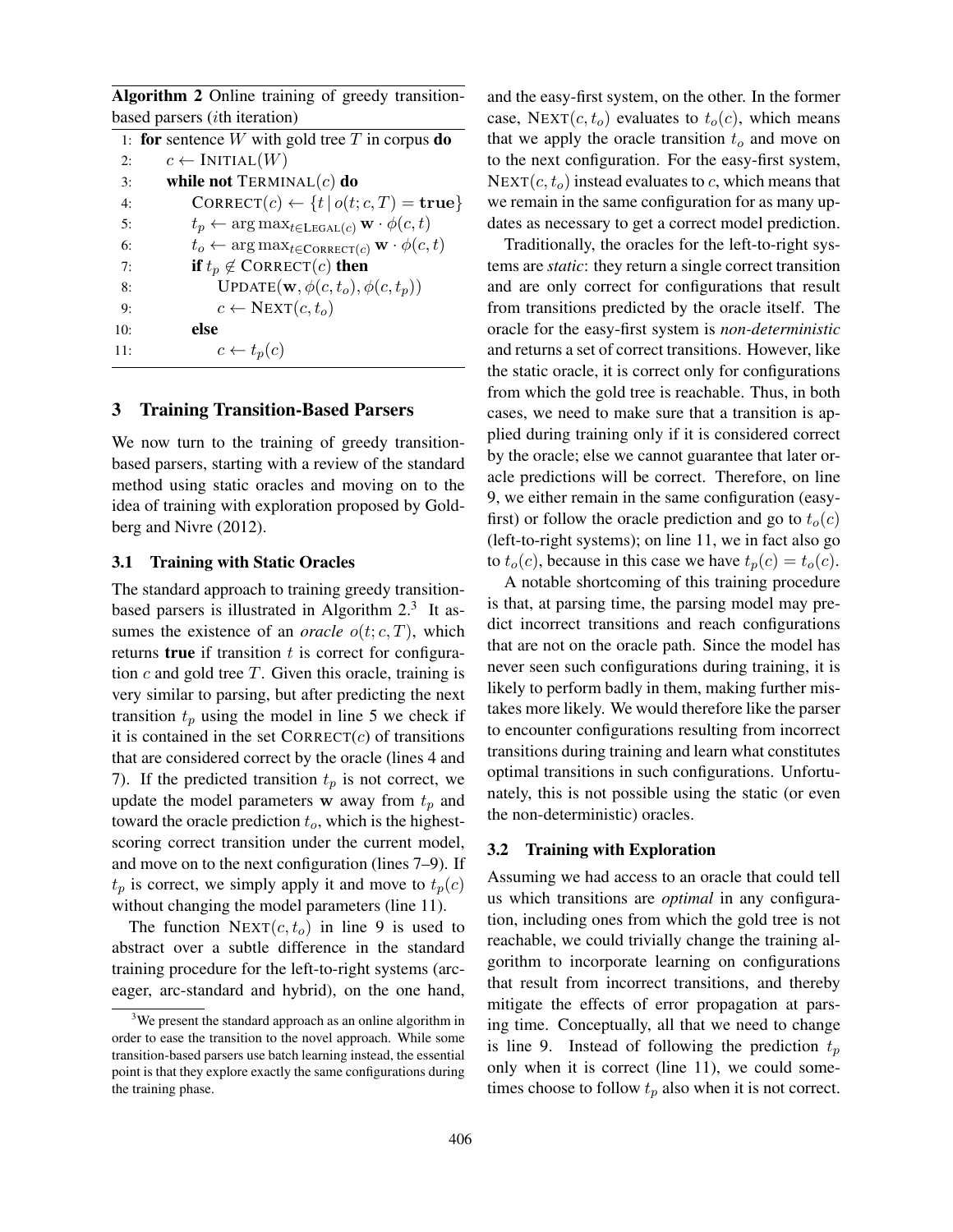Algorithm 3 Online training with exploration for greedy transition-based parsers (ith iteration)

```
1: for sentence W with gold tree T in corpus do
 2: c \leftarrow \text{INITIAL}(W)<br>3: while not TERMIN
            while not TERMINAL(c) do
 4: CORRECT(c) \leftarrow \{t | o(t; c, T) = \text{true} \}<br>5: t_n \leftarrow \arg \max_{t \in \text{IGM}(c)} \mathbf{W} \cdot \phi(c, t)5: t_p \leftarrow \arg \max_{t \in \text{LEGAL}(c)} \mathbf{w} \cdot \phi(c, t)<br>6: t_o \leftarrow \arg \max_{t \in \text{COPBET}(c)} \mathbf{w} \cdot \phi(c, t)6: t_o \leftarrow \arg \max_{t \in \text{CORRECT}(c)} \mathbf{w} \cdot \phi(c, t)<br>7: if t_n \notin \text{CORRECT}(c) then
 7: if t_p \notin \text{CORRECT}(c) then<br>8: UPDATE(w, \phi(c, t_o), \phi(c, t_o))
                        UPDATE(\mathbf{w}, \phi(c, t_o), \phi(c, t_p))9: c \leftarrow \text{EXPLORE}_{k,p}(c, t_o, t_p, i)10: else
11: c \leftarrow t_p(c)1: function \text{EXPLORE}_{k,p}(c, t_o, t_p, i)2: if i > k and RAND() < p then
 3: return t_p(c)4: else
 5: return NEXT(c, t_o)
```
The rest of the training algorithm does not need to change, as the set  $CORRECT(c)$  obtained in line 4 would now include the set of optimal transitions to take from configurations reached by following the incorrect transition, as provided by the new oracle. Following Goldberg and Nivre (2012), we call this approach *learning with exploration*. The modified training procedure is specified in Algorithm 3.

There are three major questions that need to be answered when implementing a concrete version of this algorithm:

- Exploration Policy When do we follow an incorrect transition, and which one do we follow?
- Optimality What constitutes an *optimal* transition in configurations from which the gold tree is not reachable?
- Oracle Given a definition of optimality, how do we calculate the set of optimal transitions in a given configuration?

The first two questions are independent of the specific transition system. In our experiments, we use a simple exploration policy, parameterized by an iteration number  $k$  and a probability  $p$ . This policy always chooses an oracle transition during the first  $k$ iterations but later chooses the oracle transition with

probability  $1 - p$  and the (possibly incorrect) model prediction otherwise. This is defined in the function EXPLORE<sub>k,p</sub> $(c, t_o, t_p, i)$  (called in line 9 of Algorithm 3), which takes two additional arguments compared to Algorithm 2: the model prediction  $t_p$  and the current training iteration  $i$ . If  $i$  exceeds the iteration threshold  $k$  and if a randomly generated probability does not exceed the probability threshold  $p$ , then the function returns  $t_p(c)$ , which means that we follow the (incorrect) model prediction. Otherwise, it reverts to the old  $NEXT(c, t_o)$  function, returning c for easy-first and  $t_o(c)$  for the other systems. We show in Section 5 that the training procedure is relatively insensitive to the choice of  $k$  and  $p$  values as long as predicted transitions are chosen often.

Our optimality criterion is directly related to the attachment score metrics commonly used to evaluate dependency parsers.<sup>4</sup> We say that a transition  $t$  is optimal in a configuration  $c$  if and only if the best achievable attachment score from  $t(c)$  is equal to the best achievable attachment score from c.

The implementation of oracles is specific to each transition system. In the next section, we first provide a characterization of *complete nondeterministic oracles*, also called *dynamic oracles*, which is what we require for the training procedure in Algorithm 3. We then define a property of transition systems which we call *arc decomposition* and present a general method for deriving complete nondeterministic oracles for arc-decomposable systems. Finally, we use this method to derive concrete oracles for the arc-eager, hybrid and easy-first systems, which are all arc-decomposable. In Section 5, we then show experimentally that we indeed achieve better parsing accuracy when using exploration during training.

## 4 Oracles for Transition-Based Parsing

Almost all greedy transition-based parsers described in the literature are trained using what we call *static* oracles. We now make this notion precise and contrast it with *non-deterministic* and *complete* oracles. Following the terminology of Goldberg and Nivre

<sup>&</sup>lt;sup>4</sup>The labeled attachment score (LAS) is the percentage of words in a sentence that are assigned both the correct head and the correct label. The unlabeled attachment score (UAS) is the percentage of words that are assigned the correct head (regardless of label).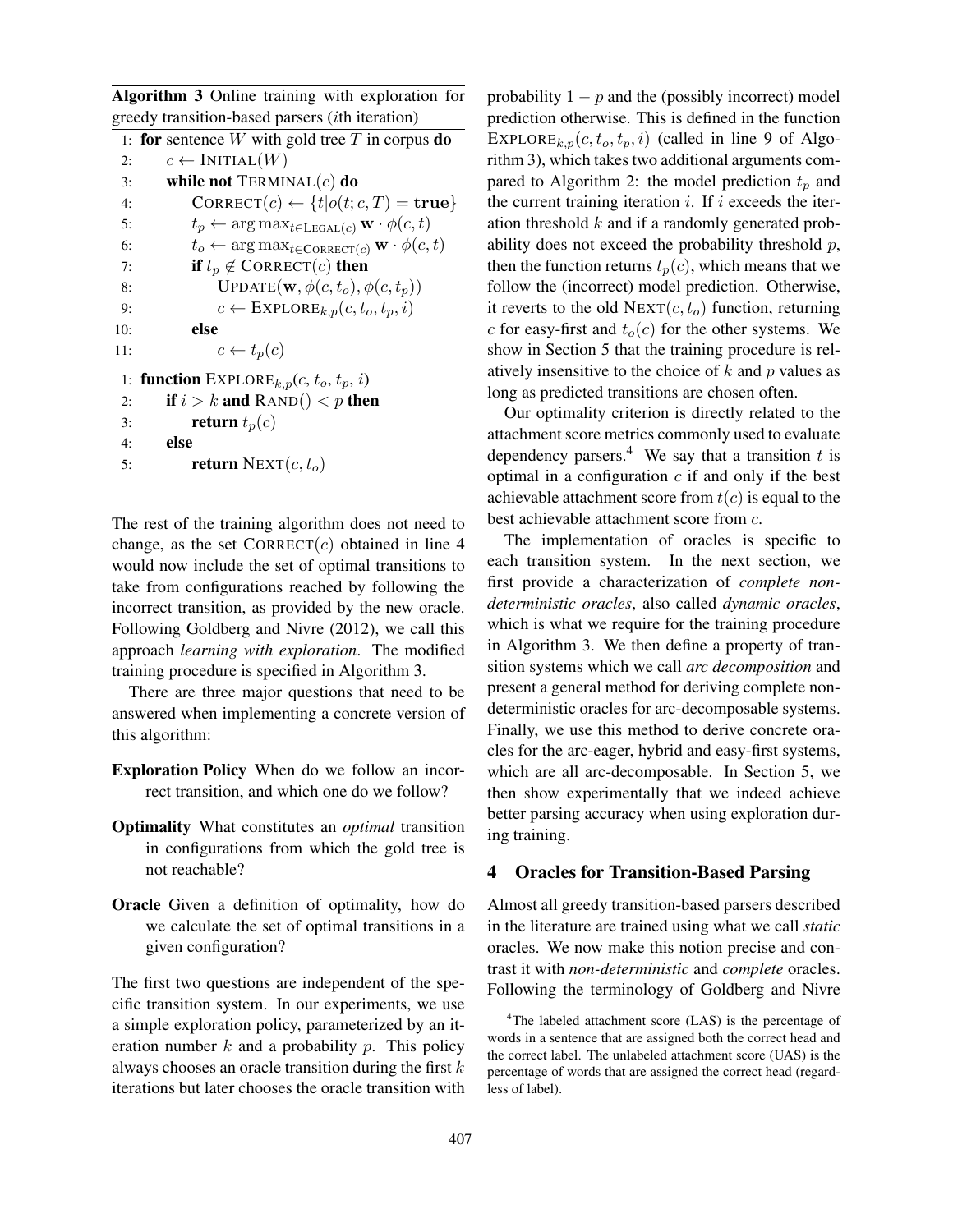(2012), we reserve the term *dynamic oracles* for oracles that are both non-deterministic and complete.

## 4.1 Characterizing Oracles

During training, we assume that the oracle is a boolean function  $o(t; c, T)$ , which returns true if and only if transition  $t$  is correct in configuration  $c$ for gold tree  $T$  (cf. Algorithms 2–3). However, such a function may be defined in terms of different underlying functions that we also call oracles.

A *static* oracle is a function  $o_s(T)$  mapping a tree T to a sequence of transitions  $t_1, \ldots, t_n$ . A static oracle is correct if starting in the initial configuration and applying the transitions in  $o_s(T)$  in order results in the transition system reaching a terminating configuration with parse tree  $T$ . Formally, a static oracle is correct if and only if, for every projective dependency tree  $T$  with yield  $W$ ,  $o_s(T) = t_1, ..., t_n, c = t_n(...(t_1(INTIAL(W)))),$ TERMINAL(c) and  $A_c = T$ .<sup>5</sup> When using a static oracle for training in Algorithm 2, the function  $o(t; c, T)$  returns true if  $o_s(T) = t_1, \ldots, t_n, c =$  $t_{i-1}(\ldots(t_1(\text{INITIAL}(W))))$  (for some  $i, 1 \leq i \leq n$ ) and  $t = t_i$ . If  $t \neq t_i$ ,  $o(t; c, T) =$  false; if  $c \neq$  $t_{i-1}(\ldots(t_1(\text{INITIAL}(W))))$  (for all  $i, 1 \leq i \leq n$ ),  $o(t; c, T)$  is undefined. A static oracle is therefore essentially incomplete, because it is only defined for configurations that are part of the oracle path.<sup>6</sup> Static oracles either allow a single transition at a given configuration, or are undefined for that configuration.

By contrast, a *non-deterministic* oracle is a function  $o_n(c,T)$  mapping a configuration c and a tree T to a *set* of transitions. A non-deterministic oracle is correct if and only if, for every projective dependency tree  $T$ , every configuration  $c$  from which T is reachable, and every transition  $t \in o_n(c,T)$ ,  $t(c)$  is a configuration from which T is still reachable. Note that this definition of correctness for non-deterministic oracles is restricted to configurations from which a goal tree is reachable. Nondeterministic oracles are more flexible than static oracles in that they allow for spurious ambiguity: they support the possibility of different sequences of transitions leading to the gold tree. However, they are still only guaranteed to be correct on a subset of the possible configurations. Thus, when using a non-deterministic oracle for training in Algorithm 2, the function  $o(t; c, T)$  returns **true** if T is reachable from c and  $t \in o_n(c,T)$ . However, if T is not reachable from c,  $o(t; c, T)$  is not necessarily welldefined.

A *complete* non-deterministic oracle is a function  $o_d(c,T)$  for which this restriction is removed, so that correctness is defined over all configurations that are reachable from the initial configuration. Following Goldberg and Nivre (2012), we call complete non-deterministic oracles *dynamic*. In order to define correctness for dynamic oracles, we must first introduce a *cost function*  $C(A, T)$ , which measures the cost of outputting parse  $A$  when the gold tree is T. In this paper, we define cost as Hamming loss (for labeled or unlabeled dependency arcs), which is directly related to the attachment score metrics used to evaluate dependency parsers, but other cost functions are conceivable. We say that a complete non-deterministic oracle is correct if and only if, for every projective dependency tree  $T$  with yield  $W$ , every configuration  $c$  that is reachable from INITIAL(W), and every transition  $t \in o_d(c,T)$ ,  $\min_{A: c \sim A} C(A, T) = \min_{A: t(c) \sim A} C(A, T)$ , where  $c \rightarrow A$  signifies that the parse A is reachable from c, a notion that will be formally defined in the next subsection. In other words, even if the gold tree  $T$ is no longer reachable itself, the best tree reachable from  $t(c)$  has the same cost as the best tree reachable from c.

In addition to a cost function for arc sets and trees, it is convenient to define a cost function for transitions. We define  $\mathcal{C}(t; c, T)$  to be the difference in cost between the best tree reachable from  $t(c)$  and c, respectively. That is:

$$
\mathcal{C}(t; c, T) = \min_{A: t(c) \sim A} \mathcal{C}(A, T) - \min_{A: c \sim A} \mathcal{C}(A, T)
$$

A dynamic oracle can then be defined as an oracle that returns the set of transitions with zero cost:

$$
o_d(c, T) = \{ t \mid C(t; C, T) = 0 \}
$$

<sup>&</sup>lt;sup>5</sup>Since all the transition systems considered in this paper are restricted to projective dependency trees, we only define correctness with respect to this class. There are obvious generalizations that apply to more expressive transition systems.

<sup>6</sup> Static oracles are usually described as rules over parser configurations, i.e., "if the configuration is X take transition Y", giving the impressions they are functions from configurations to transitions. However, as explained here, these rules are only correct if the sequence of transitions is followed in its entirety.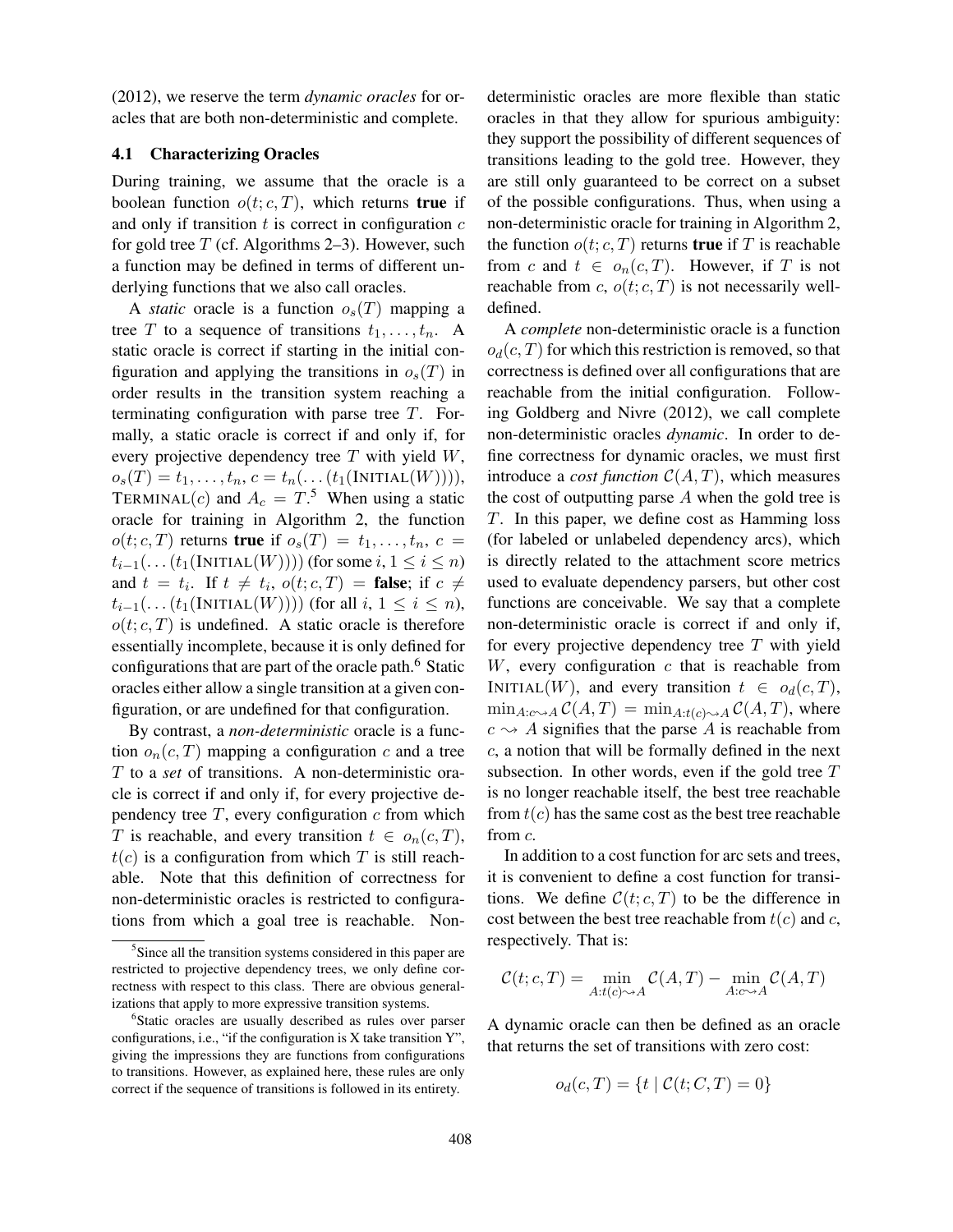### 4.2 Arc Reachability and Arc Decomposition

We now define the notion of reachability for parses (or arc sets), used already in the previous subsection, and relate it to reachability for individual dependency arcs. This enables us to define a property of transition systems called arc decomposition, which is very useful when deriving dynamic oracles.

Arc Reachability We say that a dependency arc  $(h, d)$ <sup>7</sup> is *reachable* from a configuration *c*, written  $c \rightarrow (h, d)$ , if there is a (possibly empty) sequence of transitions  $t_1, \ldots, t_k$  such that  $(h, d) \in$  $A_{(t_k(\ldots t_1(c)))}$ . In words, we require a sequence of transitions starting from  $c$  and leading to a configuration whose arc set contains  $(h, d)$ .

Arc Set Reachability A set of dependency arcs  $A = \{(h_1, d_1), \ldots, (h_n, d_n)\}\$ is *reachable* from a configuration c, written  $c \rightarrow A$ , if there is a (possibly empty) sequence of transitions  $t_1, \ldots, t_k$  such that  $A \subseteq A_{(t_k(\ldots t_1(c)))}$ . In words, there is a sequence of transitions starting from  $c$  and leading to a configuration where all arcs in A have been derived.

Tree Consistency A set of arcs A is said to be *tree consistent* if there exists a projective dependency tree T such that  $A \subseteq T$ .

Arc Decomposition A transition system is said to be *arc decomposable* if, for every tree consistent arc set A and configuration c,  $c \rightarrow A$  is entailed by  $c \rightarrow$  $(h, d)$  for every arc  $(h, d) \in A$ . In words, if every arc in a tree consistent arc set is reachable from a configuration, then the entire arc set is also reachable from that configuration.

Arc decomposition is a powerful property, allowing us to reduce reasoning about the reachability of arc sets or trees to reasoning about the reachability of individual arcs, and will later use this property to derive dynamic oracles for the arc-eager, hybrid and easy-first systems.

### 4.3 Proving Arc Decomposition

Let us now sketch how arc decomposition can be proven for the transition systems in consideration.

Arc-Eager For the arc-eager system, consider an arbitrary configuration  $c = (\sigma, \beta, A)$  and a treeconsistent arc set  $A'$  such that all arcs are reachable from c. We can partition  $A'$  into four sets, each of which is by necessity itself a tree-consistent arc-set:

- (1)  $\overline{\mathcal{B}} = \{(h, d) | h, d \notin \beta\}$
- (2)  $\mathcal{B} = \{(h, d) | h, d \in \beta\}$

$$
(3) \quad \mathcal{B}_h = \{(h, d) \mid h \in \beta, d \in \sigma\}
$$

(4)  $\mathcal{B}_d = \{(h, d) | d \in \beta, h \in \sigma\}$ 

Arcs in  $\overline{B}$  are already in A and cannot interfere with other arcs.  $\beta$  is reachable by any sequence of transitions that derives a tree consistent with  $\beta$  for a sentence containing only the words in  $\beta$ . In deriving this tree, every node x involved in some arc in  $\mathcal{B}_h$  or  $B_d$  must at least once be at the head of the buffer. Let  $c_x$  be the first such configuaration. From  $c_x$ , every arc  $(x, d) \in \mathcal{B}_h$  can be derived without interfering with arcs in  $A'$  by a sequence of REDUCE and LEFT-ARC<sub>lb</sub> transitions. This sequence of transitions will trivially not interfere with other arcs in  $\mathcal{B}_h$ . Moreover, it will not interfere with arcs in  $\mathcal{B}_d$ because  $A'$  is tree consistent and projectivity ensures that an arc of the form  $(y, z)$   $(y \in \sigma, z \in \beta)$  must satisfy  $y < d < x \le z$ . Finally, it will not interfere with arcs in  $\beta$  because the buffer remains unchanged. After deriving every arc  $(x, d) \in \mathcal{B}_h$ , we remain with at most one  $(h, x) \in \mathcal{B}_d$  (because of the single-head constraint). By the same reasoning as above, a sequence of REDUCE and LEFT-ARC<sub>lb</sub> transitions will take us to a configuration where  $h$ is on top of the stack without interfering with arcs in A'. We can then derive the arc  $(h, x)$  using RIGHT-ARC<sub>lb</sub>. This does not interfere with arcs remaining in  $\mathcal{B}_h$  or  $\mathcal{B}_d$  because all such arcs must have their buffer node further down the buffer (due to projectivity). At this point, we have reached a configuration  $c_{x+1}$  to which the same reasoning applies for the next node  $x + 1$ .

Hybrid The proof for the hybrid system is very similar but with a slightly different partitioning because of the bottom-up order and the different way of handling right-arcs.

<sup>&</sup>lt;sup>7</sup>We consider unlabeled arcs here in order to keep notation simple. Everything is trivially extendable to the labeled case.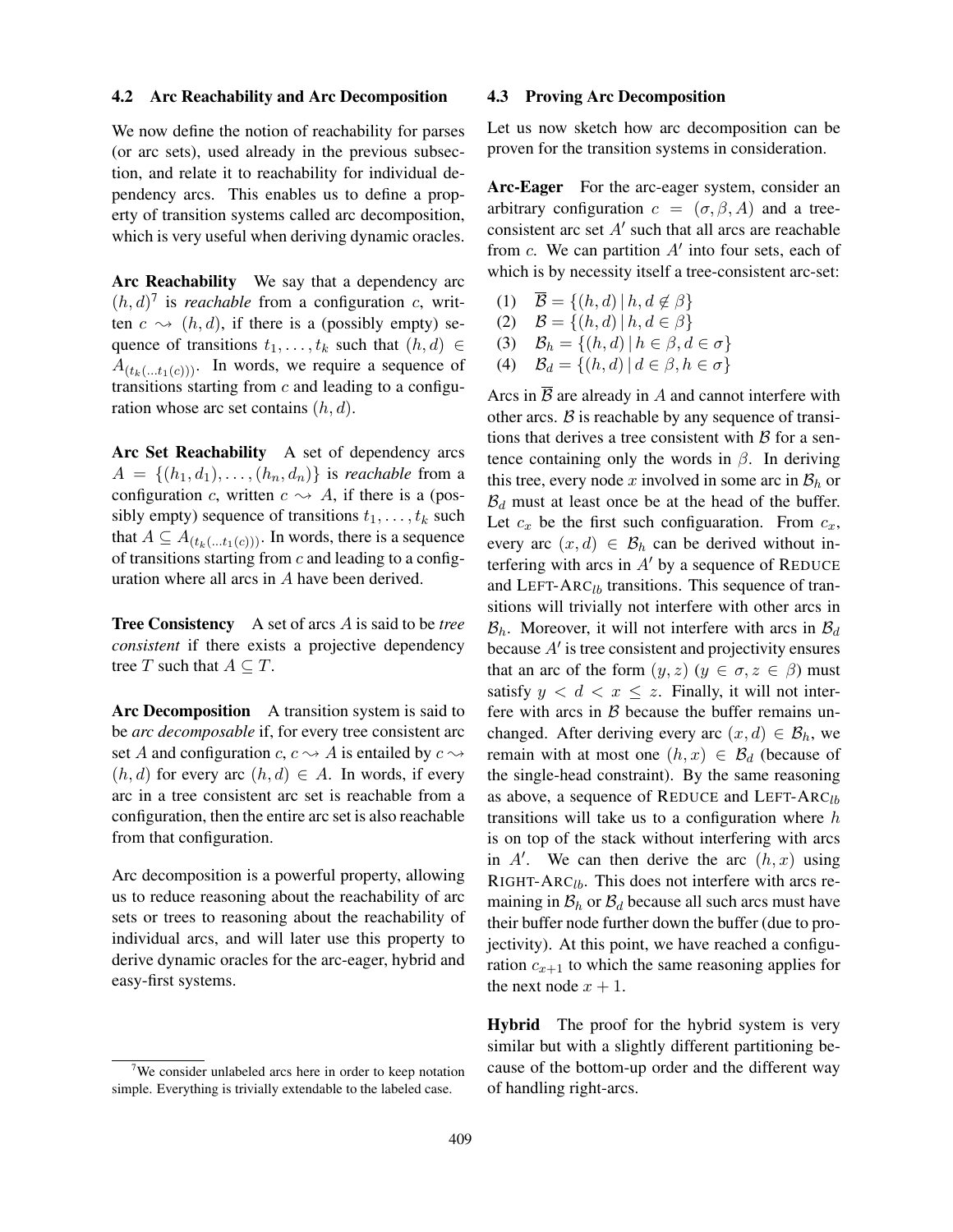Easy-First For the easy-first system, we only need to partition arcs into  $\overline{\mathcal{L}} = \{(h, d) | d \notin \lambda\}$  and  $\mathcal{L} =$  $\{(h, d) | h, d \in \lambda\}$ . The former must already be in A, and for the latter there can be no conflict between arcs as long as we respect the bottom-up ordering.

Arc-Standard Unfortunately, arc decomposition does *not* hold for the arc-standard system. To see why, consider a configuration with the stack  $\sigma =$ a, b, c. The arc  $(c, b)$  is reachable via LEFT, the arc  $(b, a)$  is reachable via RIGHT, LEFT, the arc set  $A = \{(c, b), (b, a)\}\)$  forms a projective tree and is thus tree consistent, but it is easy to convince oneself that  $A$  is not reachable from this configuration. The reason that the above proof technique fails for the arc-standard system is that the arc set corresponding to  $\beta$  in the arc-eager system may involve arcs where both nodes are still on the stack, and we cannot guarantee that all projective trees consistent with these arcs can be derived. In the very similar hybrid system, such arcs exist as well but they are limited to arcs of the form  $(h, d)$  where  $h < d$  and h and d are adjacent on the stack, and this restriction is sufficient to restore arc decomposition.

### 4.4 Deriving Oracles

We now present a procedure for deriving a dynamic oracle for any arc-decomposable system. First of all, we can define a non-deterministic oracle as follows:

$$
o_n(c,T) = \{ t \mid t(c) \sim T \}
$$

That is, we allow all transitions after which the goal tree is still reachable. Note that if  $c \sim T$  holds, then the set returned by the oracle is guaranteed to be non-empty. For a sound and complete transition system, we know that  $INITIAL(W) \rightsquigarrow T$  for any projective dependency tree with yield  $W$ , and the oracle is guaranteed to return a non-empty set as long as we are not in the terminal configuration and have followed transitions suggested by the oracle.

In order to extend the non-deterministic oracle to a dynamic oracle, we make use of the transition cost function introduced earlier:

$$
o_d(c, T) = \{ t \mid C(t; c, T) = 0 \}
$$

As already mentioned, we assume here that the cost is the difference in Hamming loss between the best tree reachable before and after the transition.<sup>8</sup> Assuming arc decomposition, this is equivalent to the number of gold arcs that are reachable before but not after the transition. For configurations from which  $T$  is reachable, the dynamic oracle coincides with the non-deterministic oracle. But for configurations from which  $T$  cannot be derived, the dynamic oracle returns transitions leading to the best parse A (in terms of Hamming distance from  $T$ ) which is reachable from c. This is the behavior expected from a dynamic oracle, as defined in Section 4.1.

Thus, in order to derive a dynamic oracle for an arc-decomposable transition system, it is sufficient to show that the transition cost function  $C(t; c, T)$ can be computed efficiently for that system.<sup>9</sup> Next we show how to do this for the arc-eager, hybrid and easy-first systems.

### 4.5 Concrete Oracles

In a given transition system, the set of individually reachable arcs is relatively straightforward to compute. In an arc-decomposable system, we know that any intersection of the set of individually reachable arcs with a projective tree is tree consistent, and therefore also reachable. In particular, this holds for the goal tree. For such systems, we can therefore compute the transition cost by intersecting the set of arcs that are individually reachable from a configuration with the goal arc set, and see how a given transition affects this set of reachable arcs.

Arc-Eager In the arc-eager system, an arc  $(h, d)$ is reachable from a configuration  $c$  if one of the following conditions hold:

- (1)  $(h, d)$  is already derived  $((h, d) \in A_c)$ ;<br>(2)  $h$  and  $d$  are in the buffer;
- $h$  and  $d$  are in the buffer;
- (3) h is on the stack and d is in the buffer;
- (4)  $d$  is on the stack and is not assigned a head and  $h$  is in the buffer.

 $8$ The framework is easily adapted to a different cost function such as weighted Hamming cost, where different gold arcs are weighted differently.

<sup>&</sup>lt;sup>9</sup>In fact, in order to use the dynamic oracle with our current learning algorithm, we do not need the full power of the cost function: it is sufficient to distinguish between transitions with zero cost and transitions with non-zero cost.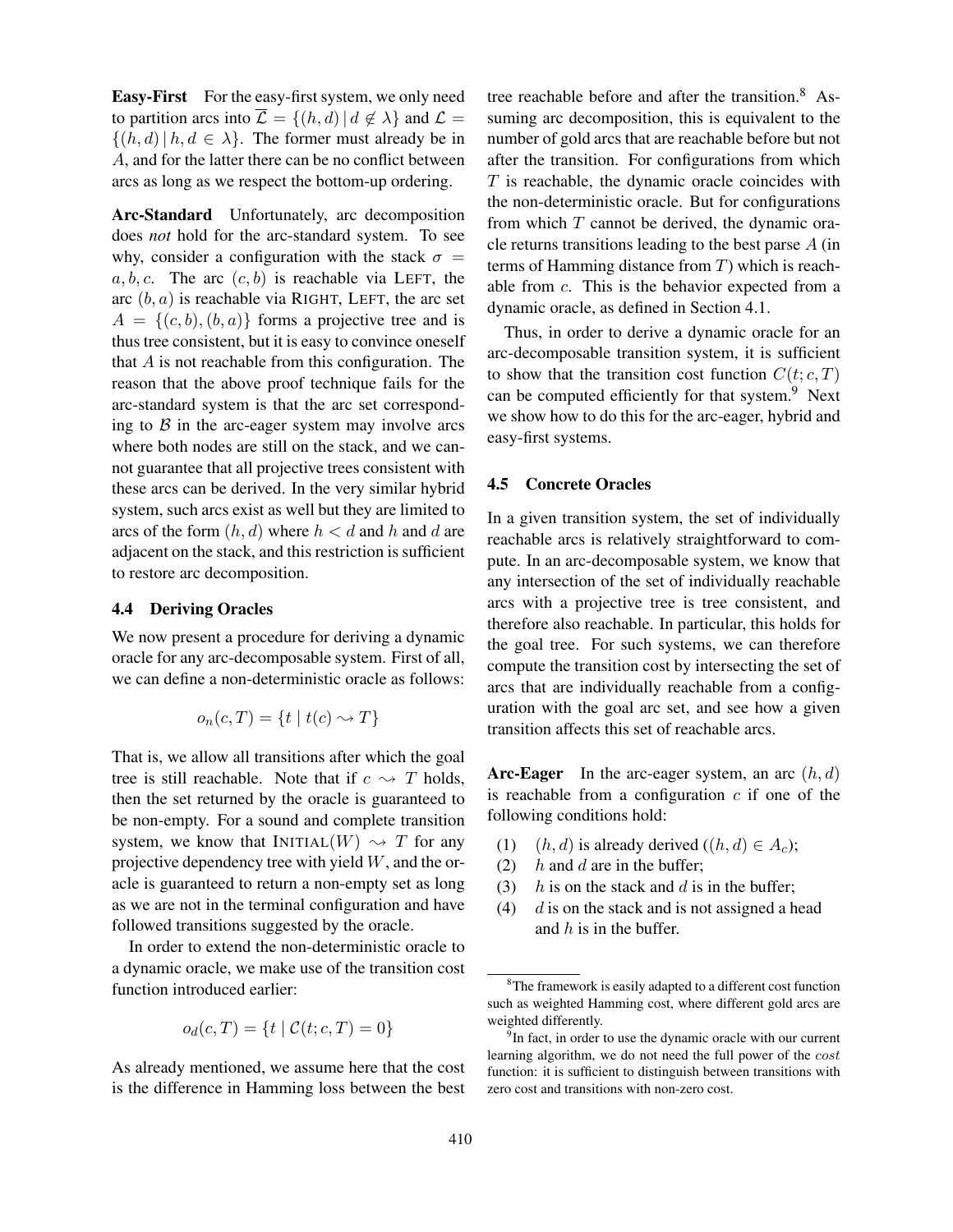The cost function for a configuration of the form  $c =$  $(\sigma|s, b|\beta, A)^{10}$  can be calculated as follows:<sup>11</sup>

- $\mathcal{C}(LEFT; c, T)$ : Adding the arc  $(b, s)$  and popping s from the stack means that s will not be able to acquire any head or dependents in  $\beta$ . The cost is therefore the number of arcs in  $T$ of the form  $(k, s)$  or  $(s, k)$  such that  $k \in \beta$ . Note that the cost is 0 for the trivial case where  $(b, s) \in T$ , but also for the case where b is not the gold head of s but the real head is not in  $\beta$  (due to an erroneous previous transition) and there are no gold dependents of s in  $\beta$ .
- $C(RIGHT; c, T)$ : Adding the arc  $(s, b)$  and pushing  $b$  onto the stack means that  $b$  will not be able to acquire any head in  $\sigma$  or  $\beta$ , nor any dependents in  $\sigma$ . The cost is therefore the number of arcs in  $T$  of the form  $(k, b)$ , such that  $k \in \sigma \cup \beta$ , or of the form  $(b, k)$  such that  $k \in \sigma$  and there is no arc  $(x, k)$  in  $A_c$ . Note again that the cost is 0 for the trivial case where  $(s, b) \in T$ , but also for the case where s is not the gold head of b but the real head is not in  $\sigma$ or  $\beta$  (due to an erroneous previous transition) and there are no gold dependents of b in  $\sigma$ .
- $\mathcal{C}(\mathsf{REDUCE}; c, T)$ : Popping s from the stack means that s will not be able to acquire any dependents in  $B = b | \beta$ . The cost is therefore the number of arcs in T of the form  $(s, k)$  such that  $k \in B$ . While it may seem that a gold arc of the form  $(k, s)$  should be accounted for as well, note that a gold arc of that form, if it exists, is already accounted for by a previous (erroneous) RIGHT transition when s acquired its head.
- $\mathcal{C}(\text{SHIFT}; c, T)$ : Pushing b onto the stack means that b will not be able to acquire any head or dependents in  $S = s | \sigma$ . The cost is therefore the number of arcs in  $T$  of the form  $(k, b)$  or  $(b, k)$  such that  $k \in S$  and (for the second case) there is no arc  $(x, k)$  in  $A_c$ .

**Hybrid** In the hybrid system, an arc  $(h, d)$  is reachable from a configuration  $c$  if one of the following conditions holds:

- (1)  $(h, d)$  is already derived  $((h, d) \in A_c)$ ;<br>(2)  $h$  and  $d$  are in the buffer;
- $h$  and  $d$  are in the buffer;
- (3)  $h$  is on the stack and d is in the buffer;
- (4) d is on the stack and h is in the buffer;
- (5) d is in stack location i, h is in stack location  $i - 1$  (that is, the stack has the form  $\sigma = \ldots, h, d, \ldots$ ).

The cost function for a configuration of the form  $c = (\sigma | s_1 | s_0, b | \beta, A)^{12}$  can be calculated as follows:

- $\mathcal{C}(LEFT; c, T)$ : Adding the arc  $(b, s_0)$  and popping  $s_0$  from the stack means that  $s_0$  will not be able to acquire heads from  $H = \{s_1\} \cup \beta$ and will not be able to acquire dependents from  $D = \{b\} \cup \beta$ . The cost is therefore the number of arcs in T of the form  $(s_0, d)$  and  $(h, s_0)$  for  $h \in H$  and  $d \in D$ .
- $\mathcal{C}(\text{RIGHT}; c, T)$ : Adding the arc  $(s_1, s_0)$  and popping  $s_0$  from the stack means that  $s_0$  will not be able to acquire heads or dependents from  $B = \{b\} \cup \beta$ . The cost is therefore the number of arcs in T of the form  $(s_0, d)$  and  $(h, s_0)$  for  $h, d \in B$ .
- $\mathcal{C}(\text{SHIFT}; c, T)$ : Pushing b onto the stack means that b will not be able to acquire heads from  $H = \{s_1\} \cup \sigma$ , and will not be able to acquire dependents from  $D = \{s_0, s_1\} \cup \sigma$ . The cost is therefore the number of arcs in  $T$  of the form  $(b, d)$  and  $(h, b)$  for  $h \in H$  and  $d \in D$ .

**Easy-First** In the easy-first system, an arc  $(h, d)$ is reachable from a configuration  $c$  if one of the following conditions holds:

- (1)  $(h, d)$  is already derived  $((h, d) \in A_c);$
- (2) h and d are in the list  $\lambda$ .

When adding an arc  $(h, d)$ , d is removed from the list  $\lambda$  and cannot participate in any future arcs. Thus, a transition has a cost  $> 0$  with respect to a tree T if one of the following holds:

 $10$ This is a slight abuse of notation, since for the SHIFT transition s may not exist, and for the REDUCE transition b may not exist.

 $11$ While very similar to the presentation in Goldberg and Nivre (2012), this version includes a small correction to the RIGHT and SHIFT transitions.

<sup>&</sup>lt;sup>12</sup>Note again that  $s_0$  may be missing in the case of SHIFT case and  $s_1$  in the case of SHIFT and LEFT.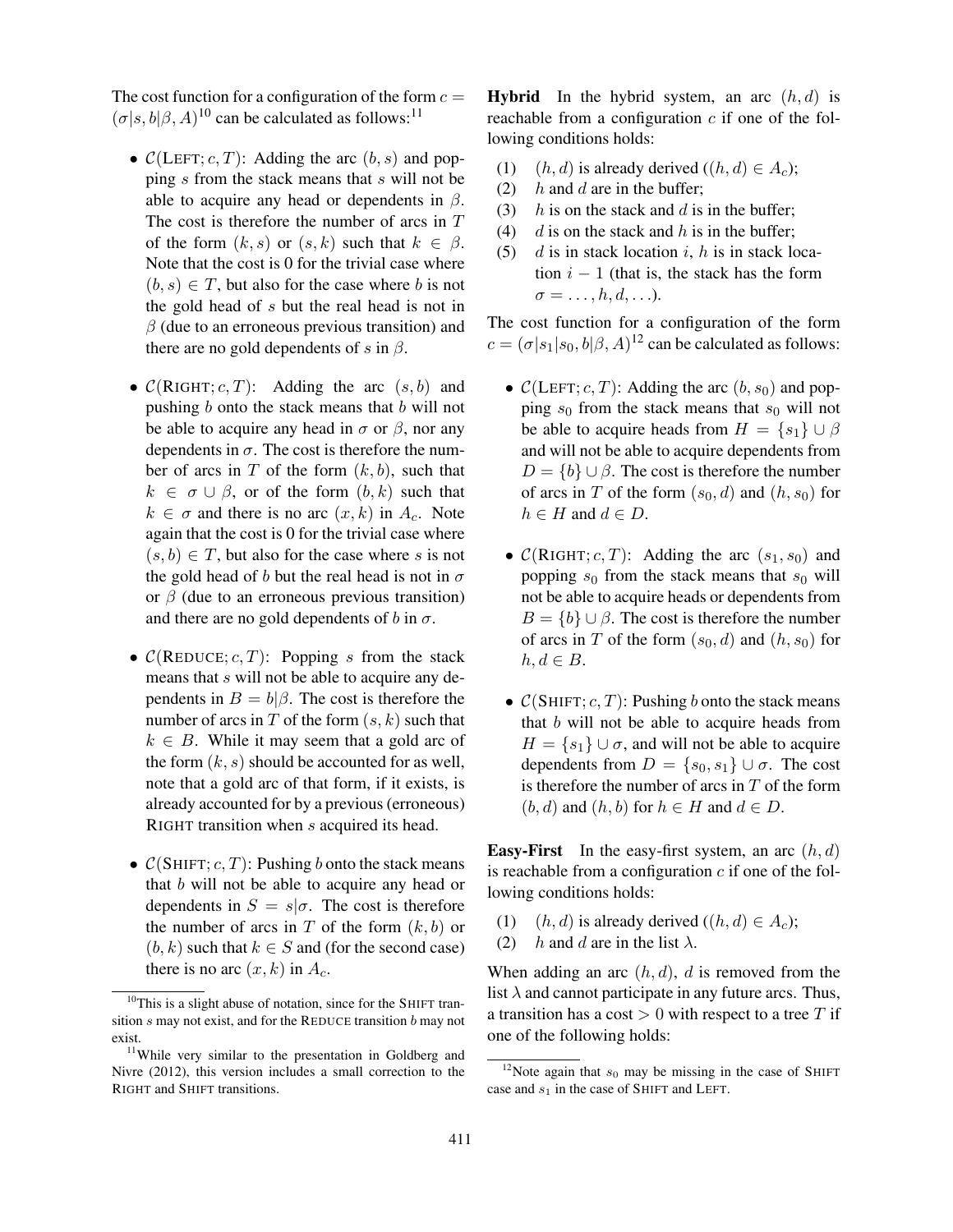

Figure 1: Effect of k (y axis) and p (x axis) values on parsing accuracies for the arc-eager system on the various CoNLL-2007 shared-task languages. Each point is an average UAS of 5 runs with different seeds. The general trend is that smaller  $k$  and higher  $p$  are better.

- (1) it adds an arc  $(h, d)$  such that  $(h', d) \in T$ for some  $h' \in \lambda$ ,  $h' \neq h$ ;
- (2) it adds an arc  $(h, d)$  such that  $(d, d') \in T$ for some  $d' \in \lambda$ .

The exact cost can be calculated by counting the number of such arcs.

## 5 Experiments and Results

Setup, data and parameters The goal of our experiments is to evaluate the utility of the dynamic oracles for training, by comparing a training scenario which only sees configurations that can lead to the gold tree (following a static oracle for the left-to-right systems and a non-deterministic but incomplete oracle for the easy-first system), against a training scenario that involves exploration of incorrect states, using the dynamic oracles.

As our training algorithm involves a random component (we shuffle the sentences prior to each iteration, and randomly select whether to follow a correct or incorrect action), we evaluate each setup five times using different random seeds, and report the averaged results.

We perform all of the experiments on the multilingual CoNLL-2007 data sets. We use 15 training iterations for the left-to-right parsers, and 20 training iterations for the easy-first parser. We use the standard perceptron update as our update rule in training, and use the averaged weight vector for prediction in test time. The feature sets differ by transition system but are kept the same across data sets. The exact feature-set definitions for the different systems are available in the accompanying software, which is available on line at the first author's homepage.

**Effect of exploration parameters** In an initial set of experiments, we investigate the effect of the exploration parameters  $k$  and  $p$  on the arc-eager system. The results are presented in Figure 1. While the optimal parameters vary by data set, there is a clear trend toward lower values of  $k$  and higher values of p. This is consistent with the report of Goldberg and Nivre (2012) who used a fixed small value of  $k$  and large value of p throughout their experiments.

Training with exploration for the various systems For the second experiment, in which we compared training with a static oracle to training with exploration, we fixed the exploration parameters to  $k = 1$ and  $p = 0.9$  for all data sets and transition-system combinations. The results in terms of labeled accuracies (for the left-to-right systems) and unlabeled accuracies (for all systems) are presented in Table 1. Training with exploration using the dynamic oracles yields improved accuracy for the vast majority of the setups. The notable exceptions are the arc-eager and easy-first systems for unlabeled Italian and the archybrid system in Catalan, where we observe a small drop in accuracy. However, we can safely conclude that training with exploration is beneficial and note that we may get even further gains in the future using better methods for tuning the exploration parameters or better training methods.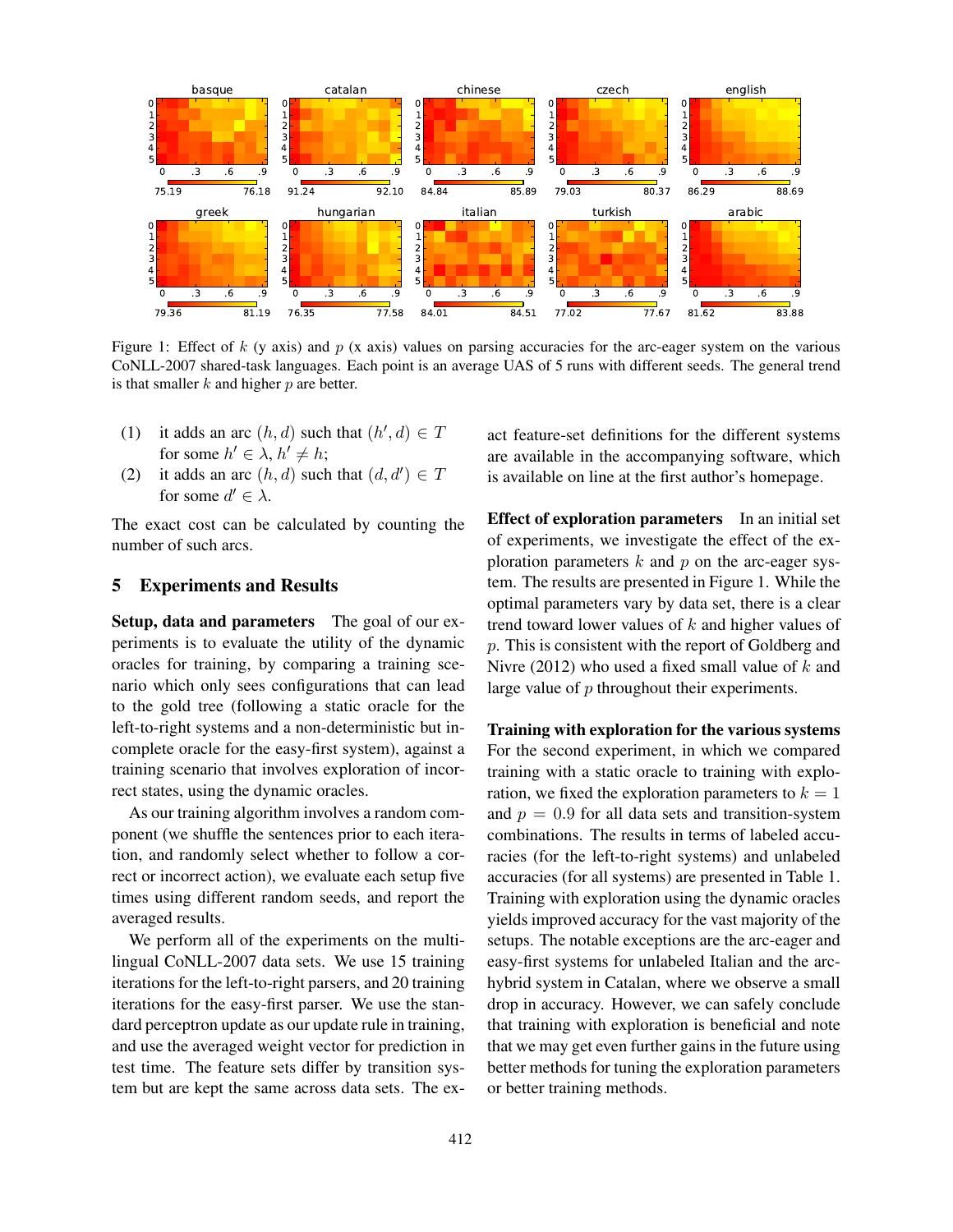| system / language  | hungarian | chinese | greek | czech | basque     | catalan | english | turkish | arabic | italian |
|--------------------|-----------|---------|-------|-------|------------|---------|---------|---------|--------|---------|
|                    |           |         |       |       | <b>UAS</b> |         |         |         |        |         |
| eager: static      | 76.42     | 85.01   | 79.53 | 78.70 | 75.14      | 91.30   | 86.10   | 77.38   | 81.59  | 84.40   |
| eager: dynamic     | 77.48     | 85.89   | 80.98 | 80.25 | 75.97      | 92.02   | 88.69   | 77.39   | 83.62  | 84.30   |
| hybrid: static     | 76.39     | 84.96   | 79.40 | 79.71 | 73.18      | 91.30   | 86.43   | 75.91   | 83.43  | 83.43   |
| hybrid: dynamic    | 77.54     | 85.10   | 80.49 | 80.07 | 73.70      | 91.06   | 87.62   | 76.90   | 84.04  | 83.83   |
| easyfirst: static  | 81.27     | 87.01   | 81.28 | 82.00 | 75.01      | 92.50   | 88.57   | 78.92   | 82.73  | 85.31   |
| easyfirst: dynamic | 81.52     | 87.48   | 82.25 | 82.39 | 75.87      | 92.85   | 89.41   | 79.29   | 83.70  | 85.11   |
|                    |           |         |       |       | LAS        |         |         |         |        |         |
| eager: static      | 66.72     | 81.24   | 72.44 | 71.08 | 65.34      | 86.02   | 84.93   | 66.59   | 72.10  | 80.17   |
| eager: dynamic     | 68.41     | 82.23   | 73.81 | 72.99 | 66.63      | 86.93   | 87.69   | 67.05   | 73.92  | 80.43   |
| hybrid: static     | 66.54     | 80.17   | 70.99 | 71.88 | 62.84      | 85.57   | 84.96   | 64.80   | 73.16  | 78.78   |
| hybrid: dynamic    | 68.05     | 80.59   | 72.07 | 72.15 | 63.52      | 85.47   | 86.28   | 66.12   | 74.10  | 79.25   |

Table 1: Results on the CoNLL 2007 data set. UAS, including punctuation. Each number is an average over 5 runs with different randomization seeds. All experiments used the same exploration parameters of  $k=1$ ,  $p=0.9$ .

### 6 Related Work

The error propagation problem for greedy transitionbased parsing was diagnosed by McDonald and Nivre (2007) and has been tackled with a variety of techniques including parser stacking (Nivre and Mc-Donald, 2008; Martins et al., 2008) and beam search and structured prediction (Zhang and Clark, 2008; Zhang and Nivre, 2011). The technique called bootstrapping in Choi and Palmer (2011) is similar in spirit to training with exploration but is applied iteratively in batch mode and is only approximate due to the use of static oracles. Dynamic oracles were first explored by Goldberg and Nivre (2012).

In machine learning more generally, our approach can be seen as a problem-specific instance of *imitation learning* (Abbeel and Ng, 2004; Vlachos, 2012; He et al., 2012; Daumé III et al., 2009; Ross et al., 2011), where the dynamic oracle is used to implement the *optimal expert* needed in the imitation learning setup. Indeed, our training procedure is closely related to DAgger (Ross et al., 2011), which also trains a classifier to match an expert on a distribution of possibly suboptimal states obtained by running the system itself. Our training procedure can be viewed as an online version of DAgger (He et al., 2012) with two extensions: First, our learning algorithm involves a stochastic policy parameterized by  $k$ ,  $p$  for choosing between the oracle or the model prediction, whereas DAgger always follows the system's own prediction (essentially running with  $k = 0$ ,  $p = 1$ ). The heatmaps in Figure

1 show that this parameterization is beneficial. Second, while DAgger assumes an expert providing a single label at each state, our oracle is nondeterministic and allows multiple correct labels (transitions) which our training procedure tie-breaks according to the model's current prediction, a technique that has recently been proposed in an extension to DAgger by He et al. (2012). Other related approaches in the machine learning literature include stacked sequential learning (Cohen and Carvalho, 2005), LaSO (Daumé III and Marcu, 2005), Searn (Daumé III et al., 2009) and SMILe (Ross and Bagnell, 2010).

## 7 Conclusion

In this paper, we have extended the work on dynamic oracles presented in Goldberg and Nivre (2012) in several directions by giving formal characterizations of non-deterministic and complete oracles, defining the arc-decomposition property for transition systems, and using this property to derive novel complete non-deterministic oracles for the hybrid and easy-first systems (as well as a corrected oracle for the arc-eager system). We have then used the completeness of these new oracles to improve the training procedure of greedy parsers to include explorations of configurations which result from incorrect transitions. For all three transition systems, we get substantial accuracy improvements on many languages. As the changes all take place at training time, the very fast running time of the greedy algorithm at test time is maintained.